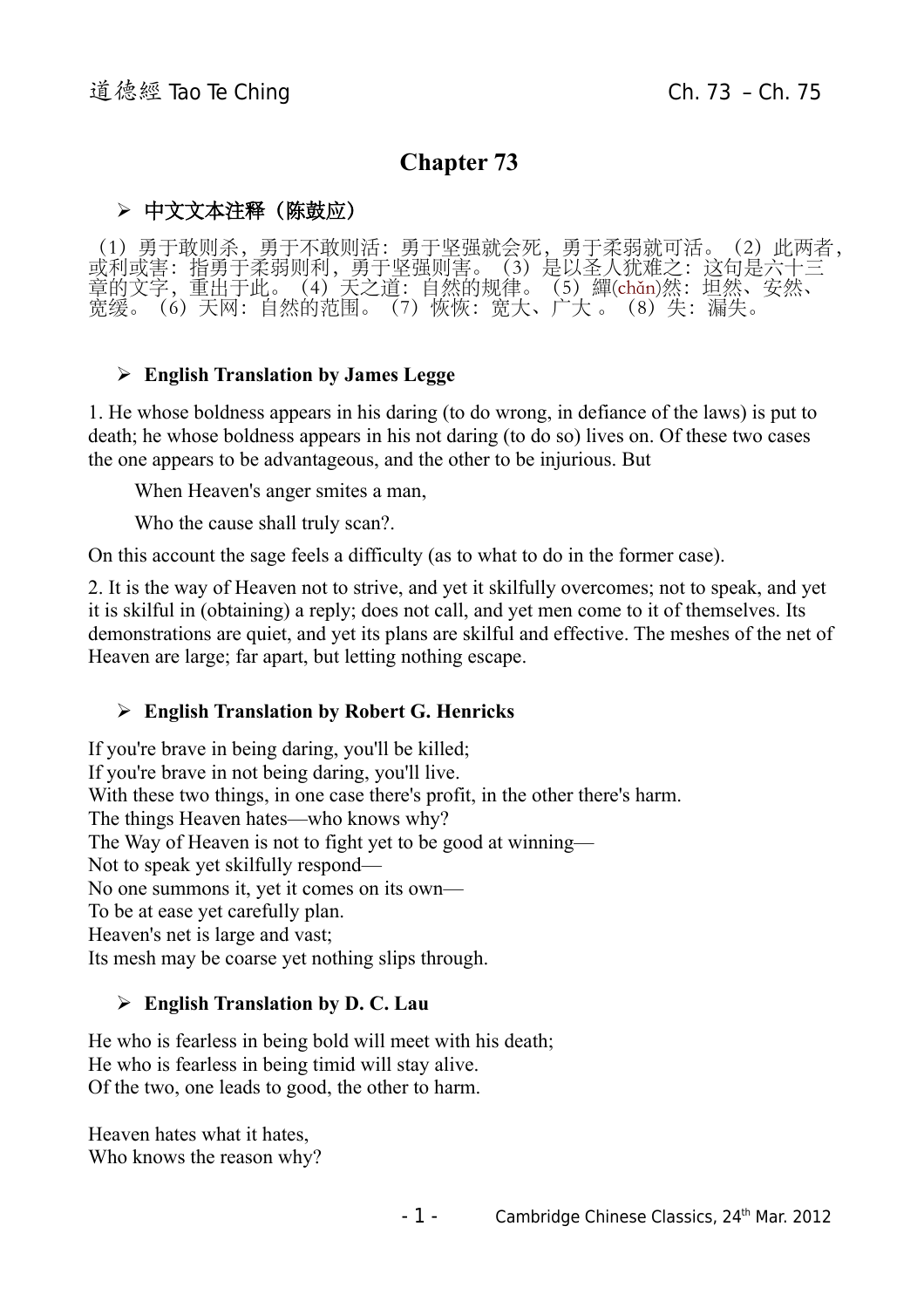Therefore even the sage treats some things as difficult.

The way of heaven Excels in overcoming though it does not contend, In responding though it does not speak, In attracting though it does not summon, In laying plans though it appears slack.

The net of heaven is cast wide. Though the mesh is not fine, yet nothing ever slips through.

# **Chapter 74**

## ➢ 中文文本注释(陈鼓应)

(1)奇:奇诡 。为奇,指为邪作恶的行为。(2)执:拘押。(3)司杀者:专管杀 人的。指天道。(4)代司杀者: 代替专管杀人的。(5)斲(zhuó): 砍、削。

#### ➢ **English Translation by James Legge**

1. The people do not fear death; to what purpose is it to (try to) frighten them with death? If the people were always in awe of death, and I could always seize those who do wrong, and put them to death, who would dare to do wrong?

2. There is always One who presides over the infliction of death. He who would inflict death in the room of him who so presides over it may be described as hewing wood instead of a great carpenter. Seldom is it that he who undertakes the hewing, instead of the great carpenter, does not cut his own hands!

#### ➢ **English Translation by Robert G. Henricks**

If the people were constant [in their behavior] and yet did not fear death, How could you use execution to intimidate them?

If you brought it about that the people were constant [in their behavior] and moreover feared, and [we] took those who behaved in abnormal ways and killed them—who would dare act in this way?!

If the people are constant and moreover necessarily fear death,

then we constantly have the one in charge of executions.

Now killing people in place of the one in charge of executions,

this [is like] cutting wood in place of the head carpenter.

And of those who cut wood in place of the head carpenter, very few do not hurt their hands!

#### ➢ **English Translation by D. C. Lau**

When the people are not afraid of death, wherefore frighten them with death?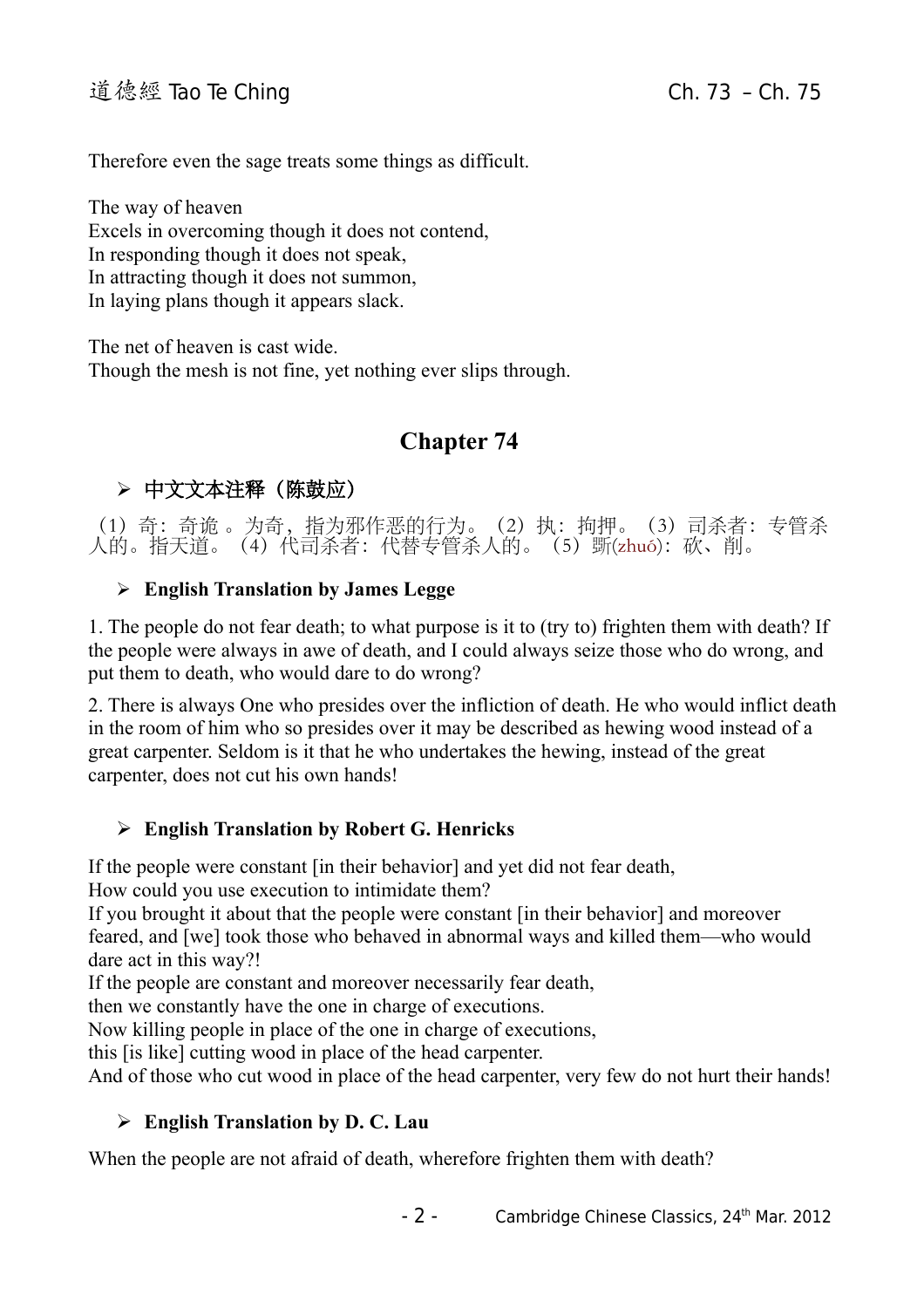Were the people always afraid of death, and were I able to arrest and put to death those who innovate, then who would dare?

There is a regular executioner whose charge it is to kill.

To kill on behalf of the executioner is what is described as chopping wood on behalf of the master carpenter.

In chopping wood on behalf of the master carpenter, there are few who escape hurting their own hands instead.

# **Chapter 75**

## ➢ 中文文本注释(陈鼓应)

(1)有为:政令繁苛,强作妄为。(2)以其上求生之厚:由于统治者奉养奢厚。 (3)无以生为:不把生活上的奉养弄得过分奢侈丰厚。即是不贵生,生活要能恬淡。 (4)贤:胜。(5)贵生:厚养生命。

### ➢ **English Translation by James Legge**

1. The people suffer from famine because of the multitude of taxes consumed by their superiors. It is through this that they suffer famine.

2. The people are difficult to govern because of the (excessive) agency of their superiors (in governing them). It is through this that they are difficult to govern.

3. The people make light of dying because of the greatness of their labours in seeking for the means of living. It is this which makes them think light of dying. Thus it is that to leave the subject of living altogether out of view is better than to set a high value on it.

## ➢ **English Translation by Robert G. Henricks**

The reason why people starve, Is because they take so much in tax-grain. Therefore they starve. The reason why the common people cannot be ruled, Is because their superiors have their reason for acting. Therefore they cannot be ruled.

The reason why people take death lightly, Is because they so avidly seek after life. Therefore they take death lightly. Only those who do not act for the purpose of living— Only these are superior to those who value life.

## ➢ **English Translation by D. C. Lau**

The people are hungry: It is because those in authority eat up too much in taxes That the people are hungry.